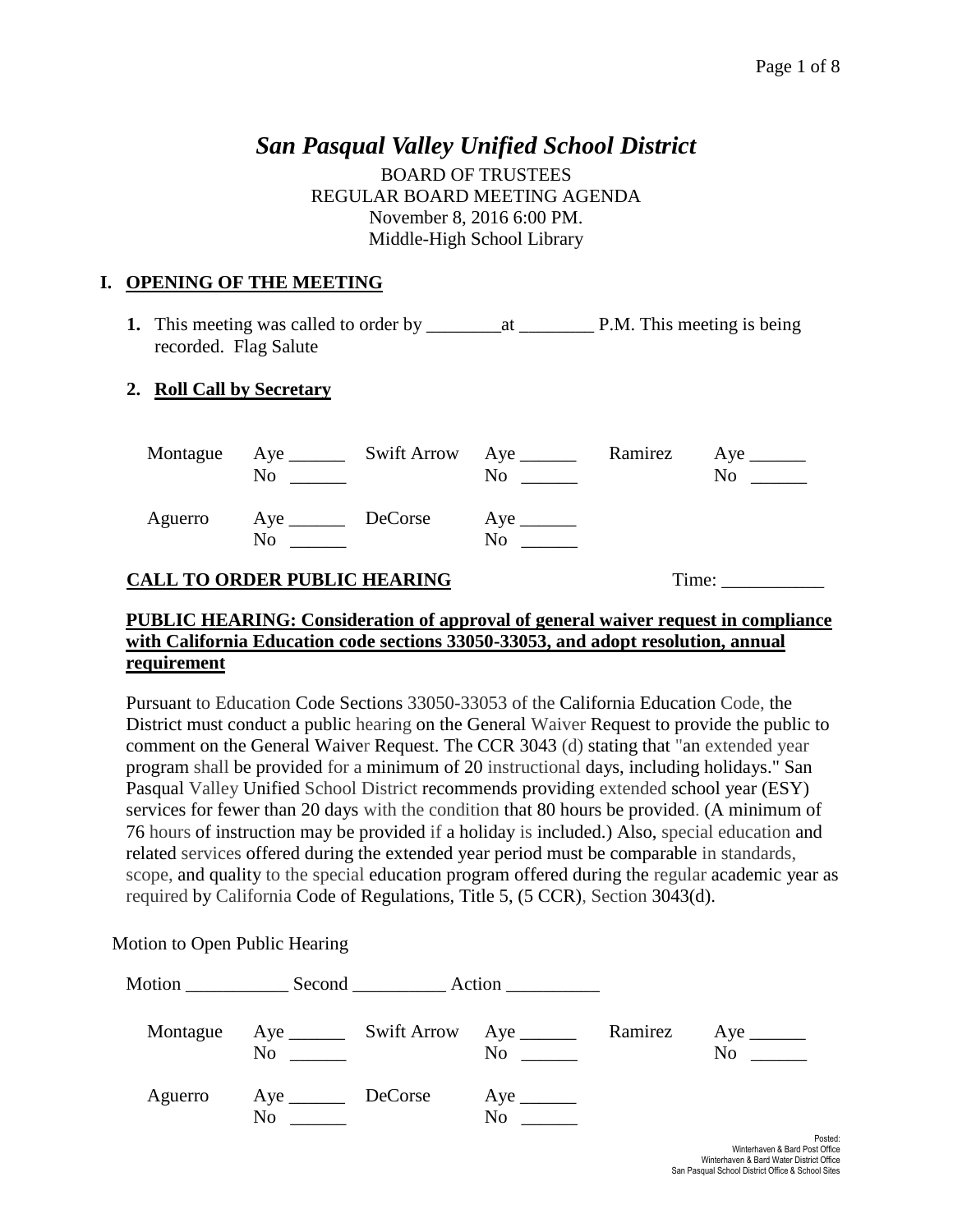Upon the Motion, the Public hearing is open at \_\_\_\_\_\_\_\_\_\_\_\_\_\_\_\_ PM

We open the floor to Public Comments:

| ,一个人的人都是一个人的人,我们就是一个人的人,我们就是一个人的人,我们就是一个人的人,我们就是一个人的人,我们就是一个人的人,我们就是一个人的人,我们就是一个人 |  |  |  |
|-----------------------------------------------------------------------------------|--|--|--|
|                                                                                   |  |  |  |

Motion to declare the Public Hearing closed

| Montague | No                       | and the state of the state of the | $\overline{N}$ o $\overline{\phantom{nnn}}$ | Ramirez | No<br>$\mathcal{L}^{\text{max}}_{\text{max}}$ |
|----------|--------------------------|-----------------------------------|---------------------------------------------|---------|-----------------------------------------------|
| Aguerro  | Aye <u>DeCorse</u><br>No |                                   | No.                                         |         |                                               |

Upon the Motion, the Public hearing is closed at \_\_\_\_\_\_\_\_\_\_\_\_\_\_\_\_\_\_\_ PM

### **Make a motion to approve the Special Education 2016-2017 Extended School Year (ESY) Waiver Request.**

| Motion ___________ |                | Second Action                                |                |          |    |
|--------------------|----------------|----------------------------------------------|----------------|----------|----|
|                    | N <sub>0</sub> | Swift Arrow Aye ________ Montague Aye ______ | N <sub>0</sub> | De Corse | No |
| Ramirez            | No             | $Aye$ $Ay$ $Ay$ $Ay$ $Ay$ $Ay$ $Ay$          | No.            |          |    |

#### **3. Student Presentations**

#### **4. Approval of Minutes**

It is recommended that the Board of Trustees approve the minutes of the Regular Board Meeting on 10/11/16

|          |                                                                                                               |                            | Second Action                           |         |    |
|----------|---------------------------------------------------------------------------------------------------------------|----------------------------|-----------------------------------------|---------|----|
| Montague | No<br>$\frac{1}{2}$ and $\frac{1}{2}$ and $\frac{1}{2}$ and $\frac{1}{2}$ and $\frac{1}{2}$ and $\frac{1}{2}$ | Aye __________ Swift Arrow | $Aye$ <sub>_______</sub><br>No $\qquad$ | Ramirez | No |
| Aguerro  | No                                                                                                            |                            | No                                      |         |    |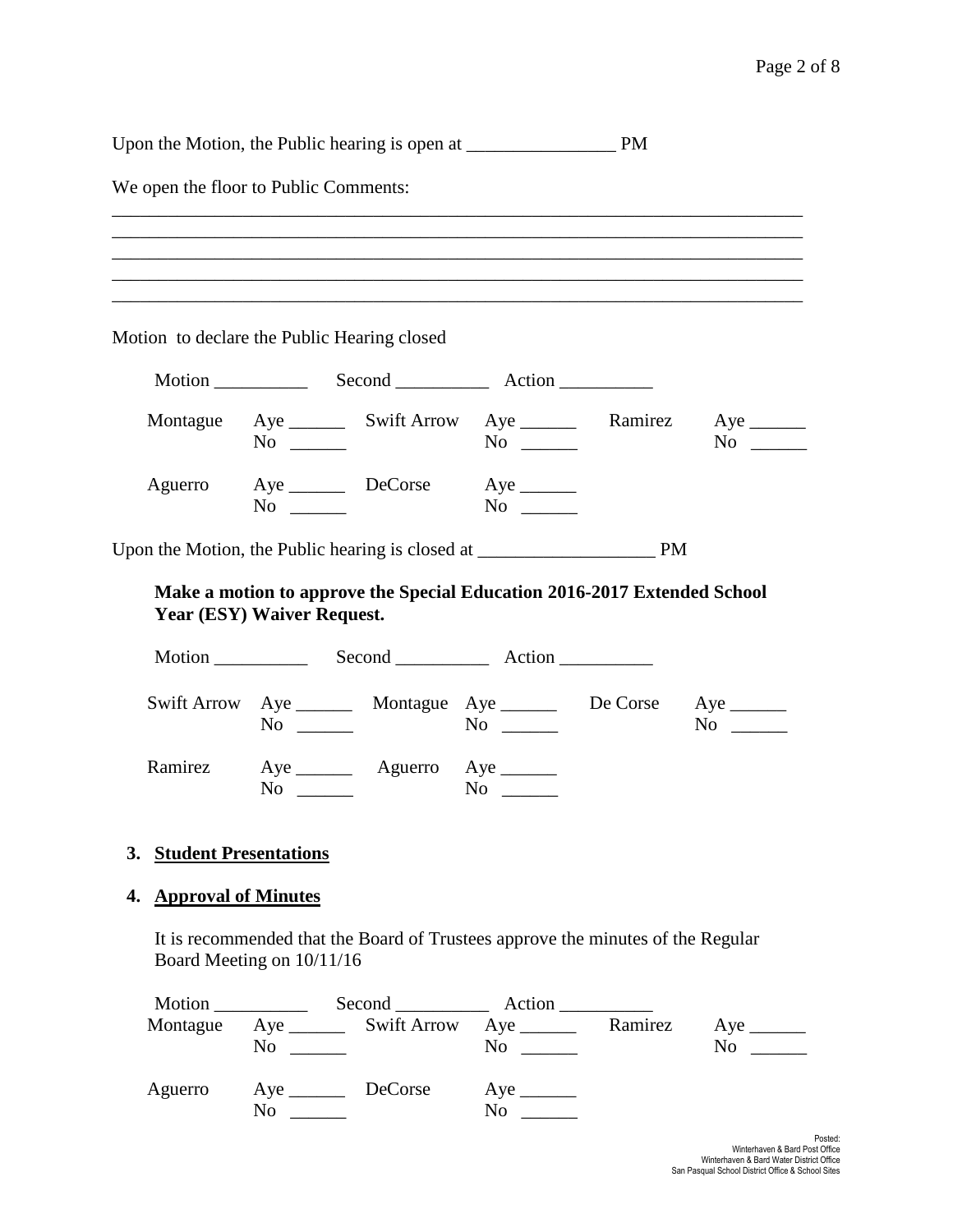#### **5. Approval of Warrants**

Per EdCode 42631 and SPVUSD BP 3314, it is recommended that the Board of Trustees ratify the October warrants in the amount of

| Motion   |                   |                |         |    |
|----------|-------------------|----------------|---------|----|
| Montague | N <sub>0</sub>    | N <sub>0</sub> | Ramirez | No |
| Aguerro  | Aye DeCorse<br>No | No             |         |    |

#### **6. Public Comments**

\*Persons who have complaints against Board members or District staff are encouraged to seek resolution to those complaints by using the San Pasqual Valley Unified School District written complaint procedures before orally addressing them at a meeting. The Board will not respond to such complaints until the applicable complaint procedure (BP/AR 1312.1) has been followed and has reached the Board level. Where a complaint concerns a District employee identifiable by name, position, or other facts, the Board cannot respond until proper written notice has been given to the employee pursuant to Government Code Section 54957.

Comments shall be limited to three minutes per person and twenty minutes for all comments, per topic, unless the board president, subject to the approval of the Governing Board, sets different time limits

- **a.** Hear members of the public on items not appearing on agenda that are within the jurisdiction of the District.
- **b.** Hear public on items appearing on the agenda.
- **c.** Hear parents of Indian children on equal participation in education programs provided by the District. (Indian Policy and Procedures).

# **II. PRESENTATIONS**

1. Allison Collins – Picacho Youth Grant

# **III. CONSENT ITEMS**

- 1. Travel/Training: CETPA (The California Educational Technology Professionals Association) Annual Conference
- 2. Agreement Between San Pasqual Valley Unified School District and the San Pasqual Valley Teachers Association Establishing Local Control Accountability Plan (LCAP) Consultation Committee for the 2016-2017 School Year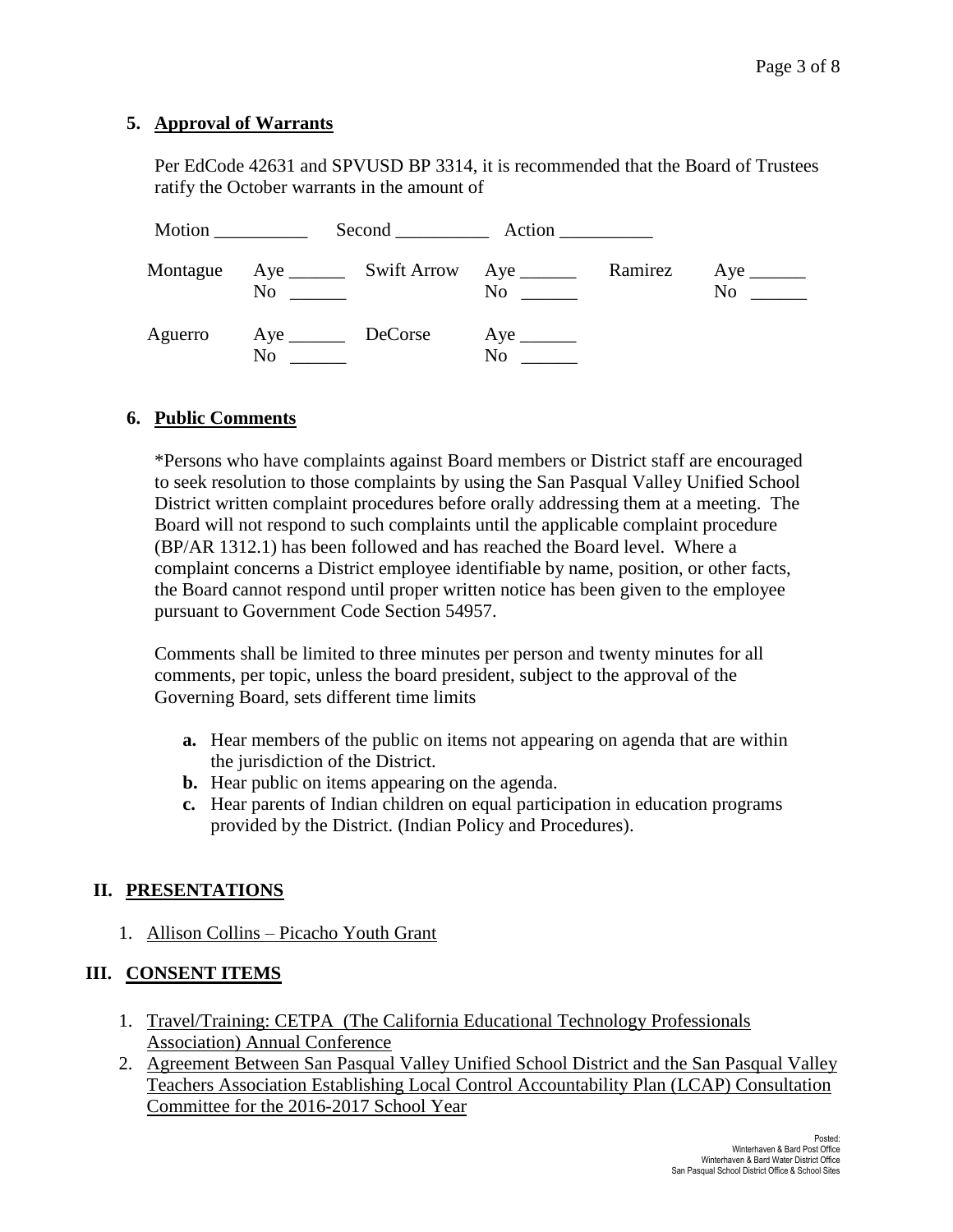- 3. Agreement Between San Pasqual Valley Unified School District and the San Pasqual Teachers Association Regarding Elementary Common Collaboration for 2016-2017 School Year
- 4. Tentative Agreement 2016-2017 No. 2 Between San Pasqual Valley Unified School District and the San Pasqual Teachers Association
- 5. Sports: Middle School Coaches
- 6. Sports: High School Coaches
- 7. Ratification Field Trip: Preschool Field Trip to Pumpkin Patch
- 8. Contract: Vista Sands Program Agreement Between County of Imperial and SPVUSD
- 9. Contract: Professionaling Consulting Services by and Between CWF (Bond) and SPVUSD
- 10. Ratification Travel NSR (National Swine Registry) Fall Classic Auction

| Montague | No                | Aye __________ Swift Arrow Aye ________ |                                                                                                                                                                                                                                                 | Ramirez | No. |
|----------|-------------------|-----------------------------------------|-------------------------------------------------------------------------------------------------------------------------------------------------------------------------------------------------------------------------------------------------|---------|-----|
| Aguerro  | Aye DeCorse<br>No |                                         | No new contract the set of the set of the set of the set of the set of the set of the set of the set of the set of the set of the set of the set of the set of the set of the set of the set of the set of the set of the set<br>N <sub>0</sub> |         |     |

# **IV. MONTHLY REPORTS**

- 1. San Pasqual Teachers Association (SPTA) Ms. Gina Hanna-Wilson
- 2. California School Employees Association (CSEA) Mr. Ramon Haro
- 3. Associated Student Body (ASB) Representative
- 4. Special Education Dr. Thien Hoang
- 5. Elementary School Mr. Gabriel Sandoval
- 6. Middle School Ms. Mary Kay Monson
- 7. High School/Alternative Education Mr. Darrell Pechtl
- 8. Business Services Ms. Kish Curtis
- 9. Maintenance/Operations/Transportation Mr. Edward Benedict
- 10. Superintendent Ms. Rauna Fox
- 11. School Board

# **V. UNFINISHED BUSINESS**

# **VI. INFORMATION ITEMS**

- 1. Donation of Art Supplies Letter for tax purposes for signature
- 2. Board Meeting Calendar 2017-2018 First Read
- 3. Memorandum of Understanding with Quechan Language Preservation
- 4. Quarterly Report on Williams Uniform Complaint
- 5. Global Adoption of Board Policies Sections 0000, 1000, 2000, 3000, 7000 and 9000 Based on CSBA Policy Development Workshop – First Read
- 6. The Superintendent Accepted the Resignation Letter of District Technology Assistant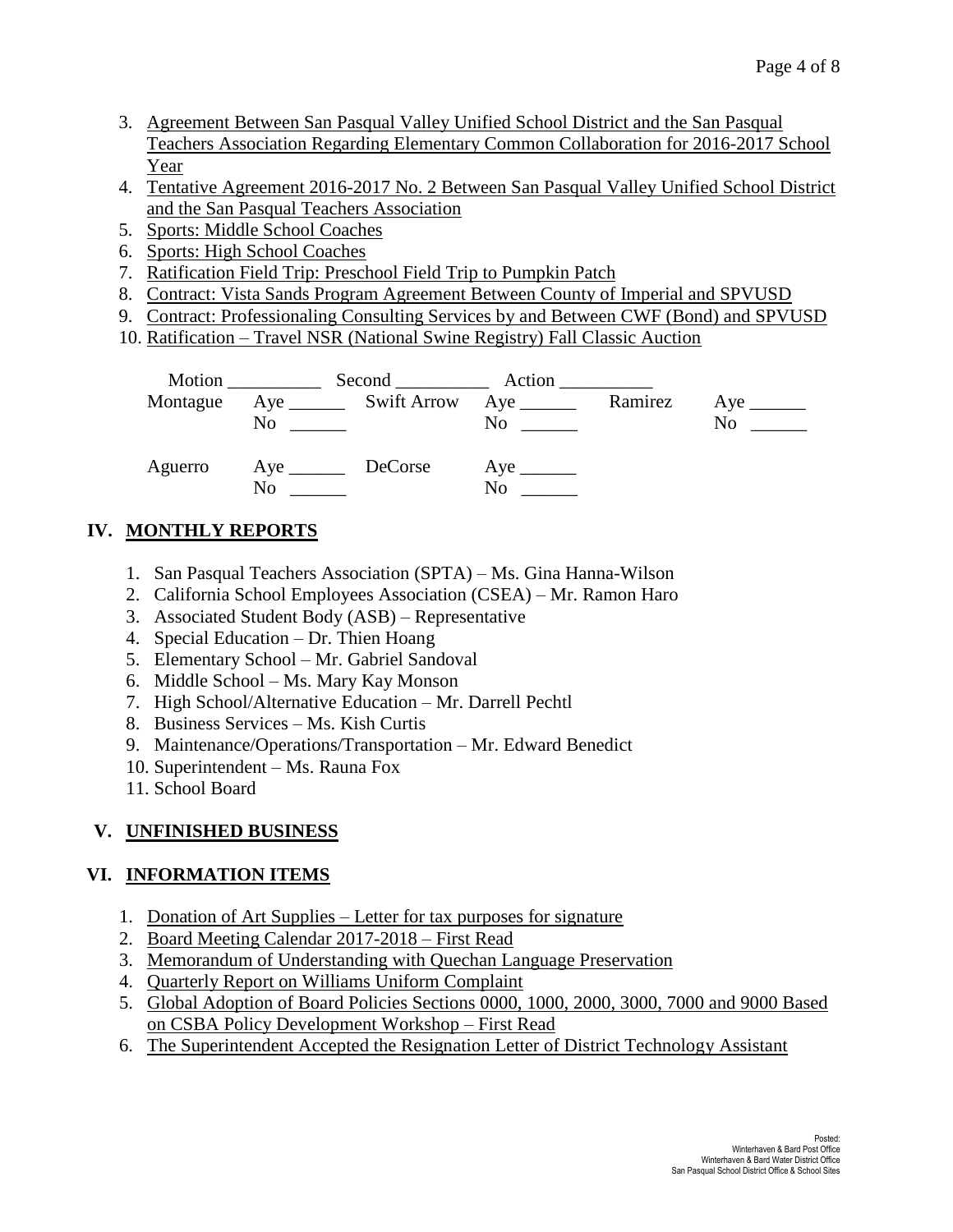# **VII. NEW BUSINESS**

1. Board Policy: Annual Review of Board and Administrative Policies and MOU– BP 1270, AR 1270, BP 1270.2 Indian Policies and Procedures and Memorandum of Understanding between Quechan Indian Tribe and SPVUSD.

|                                    | $No \ \_$ |                                                                             | Montague Aye _________ Swift Arrow Aye ___________ Ramirez Aye ________<br>$No \ \ \$ | $No \_$   |
|------------------------------------|-----------|-----------------------------------------------------------------------------|---------------------------------------------------------------------------------------|-----------|
| Aguerro                            | $No \ \_$ | Aye DeCorse Aye                                                             | $No \ \_$                                                                             |           |
|                                    |           |                                                                             | 2. 2016 Impact Aid Committee Reports (Data from 2015-2016 School Year)                |           |
|                                    |           |                                                                             | Motion Second Record Action                                                           |           |
|                                    | $No \ \_$ |                                                                             | Montague Aye ________ Swift Arrow Aye _________ Ramirez Aye _______<br>$No \ \_$      | $No \ \_$ |
|                                    |           | Aguerro Aye DeCorse Aye ________<br>$\overline{N}$ $\overline{\phantom{N}}$ | $No \ \_$                                                                             |           |
|                                    |           | 3. Ratification of VEBA Participation Agreement                             |                                                                                       |           |
|                                    |           |                                                                             |                                                                                       |           |
|                                    | $No \ \_$ |                                                                             | Montague Aye ________ Swift Arrow Aye ________ Ramirez Aye _______<br>$No \ \_$       | $No \t —$ |
|                                    | $No \ \_$ | Aguerro Aye DeCorse Aye ________                                            | $No \ \_$                                                                             |           |
| 4. 37 <sup>th</sup> Annual Pow Wow |           |                                                                             |                                                                                       |           |
|                                    |           |                                                                             | Motion Second Record Action                                                           |           |
|                                    | $No \ \_$ |                                                                             | Montague Aye ________ Swift Arrow Aye ________ Ramirez Aye _______<br>$No \ \_$       | $No \ \_$ |
|                                    |           | Aguerro Aye DeCorse Aye<br>$No \ \ \_\_$                                    | $No \ \_$                                                                             |           |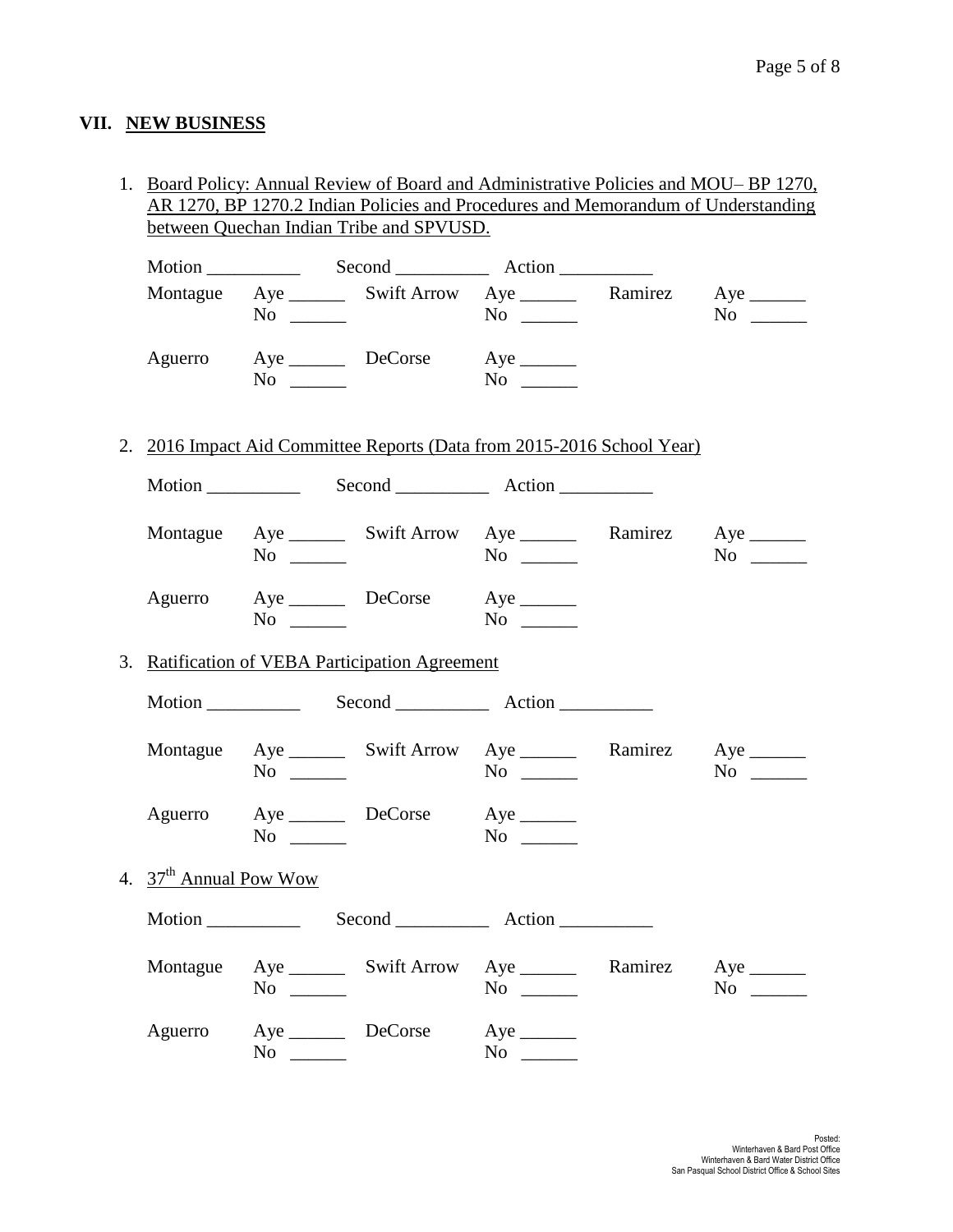|                                                                                                                                                                                                                                                                                                                        |                             | 5. Board Policy Travel: Reimbursement BP/AR/E 3350                            |                   |                                                                         |
|------------------------------------------------------------------------------------------------------------------------------------------------------------------------------------------------------------------------------------------------------------------------------------------------------------------------|-----------------------------|-------------------------------------------------------------------------------|-------------------|-------------------------------------------------------------------------|
|                                                                                                                                                                                                                                                                                                                        |                             |                                                                               |                   |                                                                         |
|                                                                                                                                                                                                                                                                                                                        | $No \_$                     | Montague Aye ________ Swift Arrow Aye _________ Ramirez Aye _______           |                   |                                                                         |
|                                                                                                                                                                                                                                                                                                                        |                             | Aguerro Aye DeCorse Aye _______<br>$No \t No$                                 |                   |                                                                         |
|                                                                                                                                                                                                                                                                                                                        |                             | 6. Board Member Compensation for Members Absent During November Board Meeting |                   |                                                                         |
|                                                                                                                                                                                                                                                                                                                        |                             |                                                                               |                   |                                                                         |
|                                                                                                                                                                                                                                                                                                                        | $No \_\_$                   | Montague Aye ________ Swift Arrow Aye ________ Ramirez Aye _______            |                   | $No \ \_$                                                               |
|                                                                                                                                                                                                                                                                                                                        | $No \ \_$                   | Aguerro Aye DeCorse Aye                                                       |                   |                                                                         |
| VIII. BOARD COMMENTS                                                                                                                                                                                                                                                                                                   |                             |                                                                               |                   |                                                                         |
|                                                                                                                                                                                                                                                                                                                        | IX. ITEMS FOR FUTURE AGENDA |                                                                               |                   |                                                                         |
|                                                                                                                                                                                                                                                                                                                        |                             |                                                                               |                   |                                                                         |
| 2. $\frac{1}{2}$ $\frac{1}{2}$ $\frac{1}{2}$ $\frac{1}{2}$ $\frac{1}{2}$ $\frac{1}{2}$ $\frac{1}{2}$ $\frac{1}{2}$ $\frac{1}{2}$ $\frac{1}{2}$ $\frac{1}{2}$ $\frac{1}{2}$ $\frac{1}{2}$ $\frac{1}{2}$ $\frac{1}{2}$ $\frac{1}{2}$ $\frac{1}{2}$ $\frac{1}{2}$ $\frac{1}{2}$ $\frac{1}{2}$ $\frac{1}{2}$ $\frac{1}{2}$ |                             |                                                                               |                   |                                                                         |
| X. CLOSED SESSION                                                                                                                                                                                                                                                                                                      |                             |                                                                               |                   | Time: _______P.M.                                                       |
|                                                                                                                                                                                                                                                                                                                        | $No \_$                     | Montague Aye ________ Swift Arrow Aye _________ Ramirez Aye _______           | $No \ \_$         | $\mathbf{N}\mathbf{o}$                                                  |
|                                                                                                                                                                                                                                                                                                                        | $No \ \_$                   | Aguerro Aye DeCorse Aye _______                                               | $\rm No$ $\qquad$ |                                                                         |
|                                                                                                                                                                                                                                                                                                                        |                             |                                                                               |                   | 1. CONFERENCE WITH LABOR NEGOTIATOR (Superintendent and CBO) - Pursuant |

to Government Code 54957.6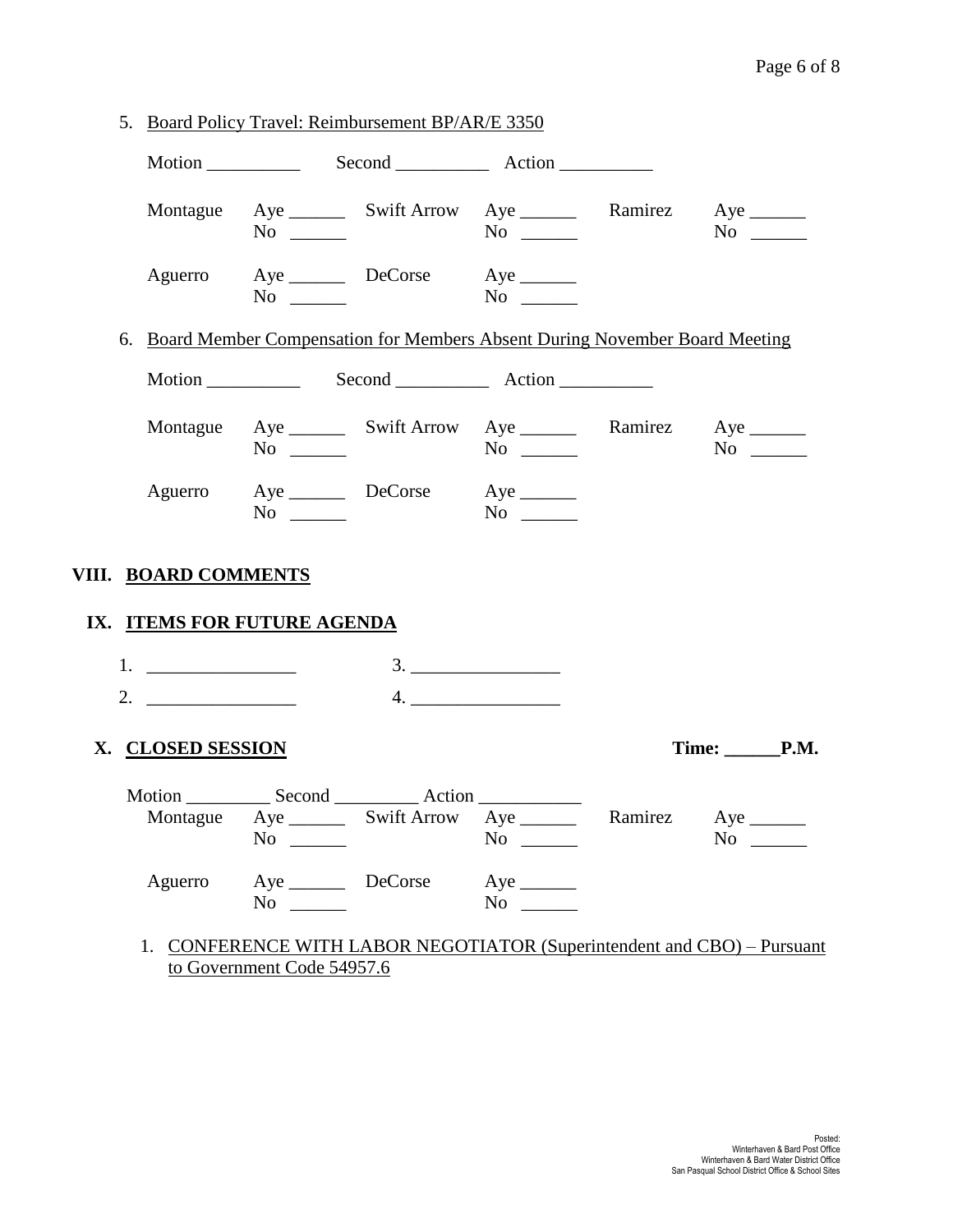### 2. PERSONNEL MATTERS – Pursuant to Government Code 54957

|                | a. Part Time Cafeteria Worker – Grant Funded                                      |                          |           |           |
|----------------|-----------------------------------------------------------------------------------|--------------------------|-----------|-----------|
|                |                                                                                   |                          |           |           |
|                | Montague Aye ________ Swift Arrow Aye ________ Ramirez Aye _______<br>$No \ \_$   |                          | $No \ \_$ | $No \ \_$ |
| Aguerro        | $\overline{\text{No}}$                                                            | Aye DeCorse Aye ________ | $No \ \_$ |           |
|                | b. Part Time Cafeteria Worker                                                     |                          |           |           |
|                |                                                                                   |                          |           |           |
|                | Montague Aye ________ Swift Arrow Aye ________ Ramirez Aye _______<br>$No \ \_$   |                          |           | $No \ \_$ |
|                | Aguerro Aye DeCorse Aye ________<br>$No \ \_$                                     |                          |           |           |
|                | a. Part Time Cafeteria Worker                                                     |                          |           |           |
|                |                                                                                   |                          |           |           |
|                | Montague Aye ________ Swift Arrow Aye ________ Ramirez Aye _______<br>$No \ \_$   |                          |           | $No \ \_$ |
|                | Aguerro Aye DeCorse Aye ________<br>$No \_$                                       |                          |           |           |
|                | b. Temporary Paraprofessional Special Education                                   |                          |           |           |
|                |                                                                                   |                          |           |           |
|                | Montague Aye ________ Swift Arrow Aye ________ Ramirez Aye _______<br>$No \ \_$   |                          |           | $No \ \_$ |
| Aguerro        | Aye _________ DeCorse<br>No $\qquad$                                              |                          | $No \ \_$ |           |
| $\mathbf{b}$ . | 3. STUDENT MATTERS - Pursuant to Education Code 48918<br>a. AL858829<br>WW6000319 |                          |           |           |

### 4. PUBLIC EMPLOYEE PERFORMANCE EVALUATION – Pursuant to Government Code 54957